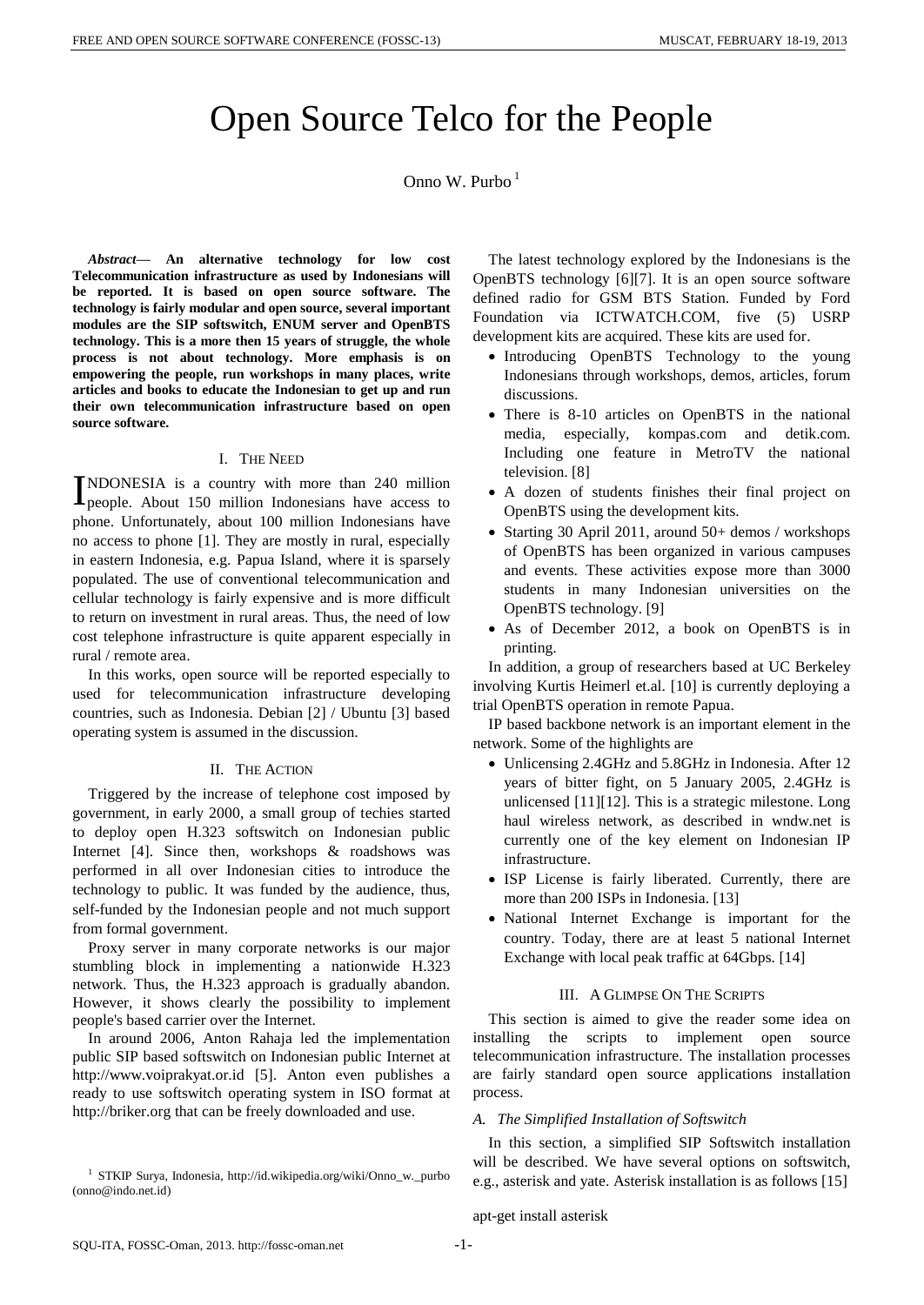Minimally, we need to edit two (2) files, i.e., /etc/asterisk/sip.conf & /etc/asterisk/extentions.conf to make it work & running on our network.

For yate softswitch, we need to compile it from the source code follows, [16]

cp yate-4.2.0-2.tar.gz /usr/local/src/ cd /usr/local/src/ tar zxvf yate-4.2.0-2.tar.gz cd /usr/local/src/yate ./configure make make install

we need to edit /usr/local/etc/yate/ysipchan.conf, /usr/local/etc/yate/regexroute.conf and /usr/local/etc/yate/extmodule.conf. To run yate manually,  $[16]$ 

cd /usr/local/src/yate, ./run -t -l /var/log/yate -vvvv -c /usr/local/etc/yate -m /usr/local/lib/yate -e /usr/local/share/yate -d.

#### *B. Simplified ENUM Server*

ENUM is basically a mapping server for phone number to VoIP account. BIND (DNS Server) is normally used. [17] To install BIND is as follows [18]

sudo apt-get install dnsutils bind9

we need to edit, e.g, /etc/bind/8.8.8.6.9.e164.om.db. For example, the entry is as follows

| 0.0.0.2 | NAPTR                              | 10  | 100 | "n" | $"E2U+sip"$ |
|---------|------------------------------------|-----|-----|-----|-------------|
|         | "!^.*\$!sip:2000@sip.squ.edu.om!". |     |     |     |             |
|         | $1.0.0.2$ NAPTR                    | 10. | 100 | "n" | $"E2U+sip"$ |
|         | "!^.*\$!sip:2001@sip.squ.edu.om!". |     |     |     |             |

Which means, the phone number +968 88 2000 equal to ENUM 0.0.0.2.8.8.8.6.9.e164.om mapped to SIP account 2000@sip.squ.edu.om. And the number +968 88 2001 equal to ENUM 1.0.0.2.8.8.8.6.9.e164.om mapped to 2001@sip.squ.edu.om.

#### *C. Installation of OpenBTS for GSM Coverage*

OpenBTS may be one of the most subversive technology in open source for telecommunication, as it provides "software based" low cost GSM solutions. We need USRP hardware to perform the task. Assuming we have the USRP hardware. Firstly, we need to install GNURadio as follows, [19]

cd /usr/local/src/gnuradio-3.4.2 ./configure --disable-usrp2 --enable-usrp make clean make all make make check make install sudo ldconfig

Then compile OpenBTS from source code as follows. [20]

cd /usr/local/src/openbts-2.8.0/openbts/trunk autoreconf -i ./configure --with-usrp1 make clean make make install

The most interesting part of OpenBTS is it act as a real BTS in the real world. It can act as a real operator BTS by configuring the MCC & MNC of the operator, e.g. [21]

config GSM.Radio.Band 900 config GSM.Radio.C0 50 config GSM.Identity.MCC 422 config GSM.Identity.MNC 02 config GSM.Identity.ShortName OmanMobile

The above example is for Oman Mobile with MCC 422 and MNC 02. It is violating the law, if it is not done by the proper / real operator. For a test network, we have to use MCC 001 and MNC 01 as shown in the following configuration

config GSM.Radio.Band 900 config GSM.Radio.C0 50 config GSM.Identity.MCC 001 config GSM.Identity.MNC 01 config GSM.Identity.ShortName OpenBTS

Please note that the above notes are the simplified version of the installation process.

### IV. A GLIMPSE OF FUTURE PATHS

From technology point of view, it is clear that open source based telecommunication is the solution in telecommunication for all. Today, in Indonesia, about 80% of the Indonesian Telco switches are using Session Initiation Protocol (SIP). Thus, in short, the people's telecommunication is basically the same as the professional / national carrier equipment.

To be able to exploit the technology for the benefit of the whole nation, sooner or later, the regulator must,

- Change the licensing scheme for GSM operator allowing people's based GSM infrastructure to operate especially in the area where commercial operator not interested to invest. [22]
- Allocate E.164 phone number for people's telecommunication infrastructure.
- Allocate GSM channel, known as ARFCN, for people's telecommunication infrastructure. For example in Indonesia, there are six (6) channels are not used by the operators, i.e. in 900MHz band ARFCN 50, while in 1800MHs band ARFCN 611, 686, 711, 786 and 836. These channels can be used by the people and community as it will not interfere with the operators. [23]

For the IP backbone, a strong need to

 Unlicense 24GHz, to be able to deploy AirFiber technology to get 1.5Gbps access.